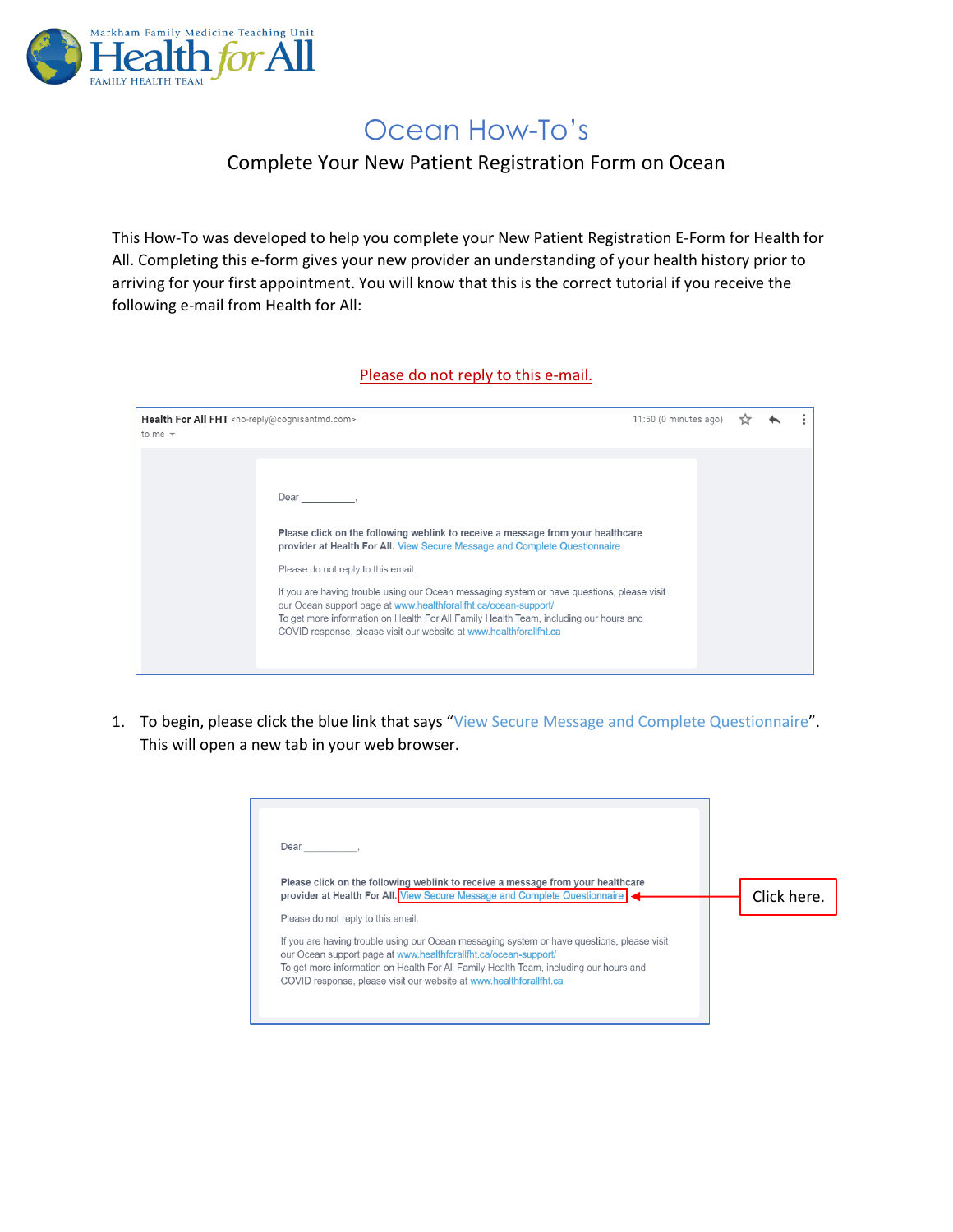

2. The next page will look similar to the image below. Please note, to maintain privacy and security, the link sent to you via e-mail (the blue message in step one) will expire (it will no longer work) after a pre-determined amount of time. If you would like to keep a copy of the information below, please click the  $\mathbb{B}$  Print button or copy and paste the text for your records.



3. To proceed to the next page please check the box titled "I have received this message" at the bottom of the page, then click the  $\log$  button.

| Secure Message From Your Healthcare Provider                                                                                                                                      |                                             |
|-----------------------------------------------------------------------------------------------------------------------------------------------------------------------------------|---------------------------------------------|
| <b>*</b> Feb. 11, 2021, 1:42 p.m.                                                                                                                                                 |                                             |
| **Please ensure you scroll to the bottom of this message and acknowledge you<br>have received it by clicking the box next to "I have received this message" $\boxtimes$ .         |                                             |
| <b>Print</b>                                                                                                                                                                      | Check (click) that you<br>have received the |
| This message will be deleted in the near future for privacy reasons. If you<br>would like to view it again, please copy and paste the message in another<br>location or print it. | message, then click<br>Next.                |
| I have received this message.<br>Next<br>I do not need to view this message again.                                                                                                |                                             |

4. You will now see our New Patient Registration E-form. An e-form is a type of survey that automatically and securely inputs your responses into your patient chart so that your provider can access the information when meeting with you. Please complete the survey to the best of your abilities, providing as much detail as possible. A picture of the e-form can be found on the following page.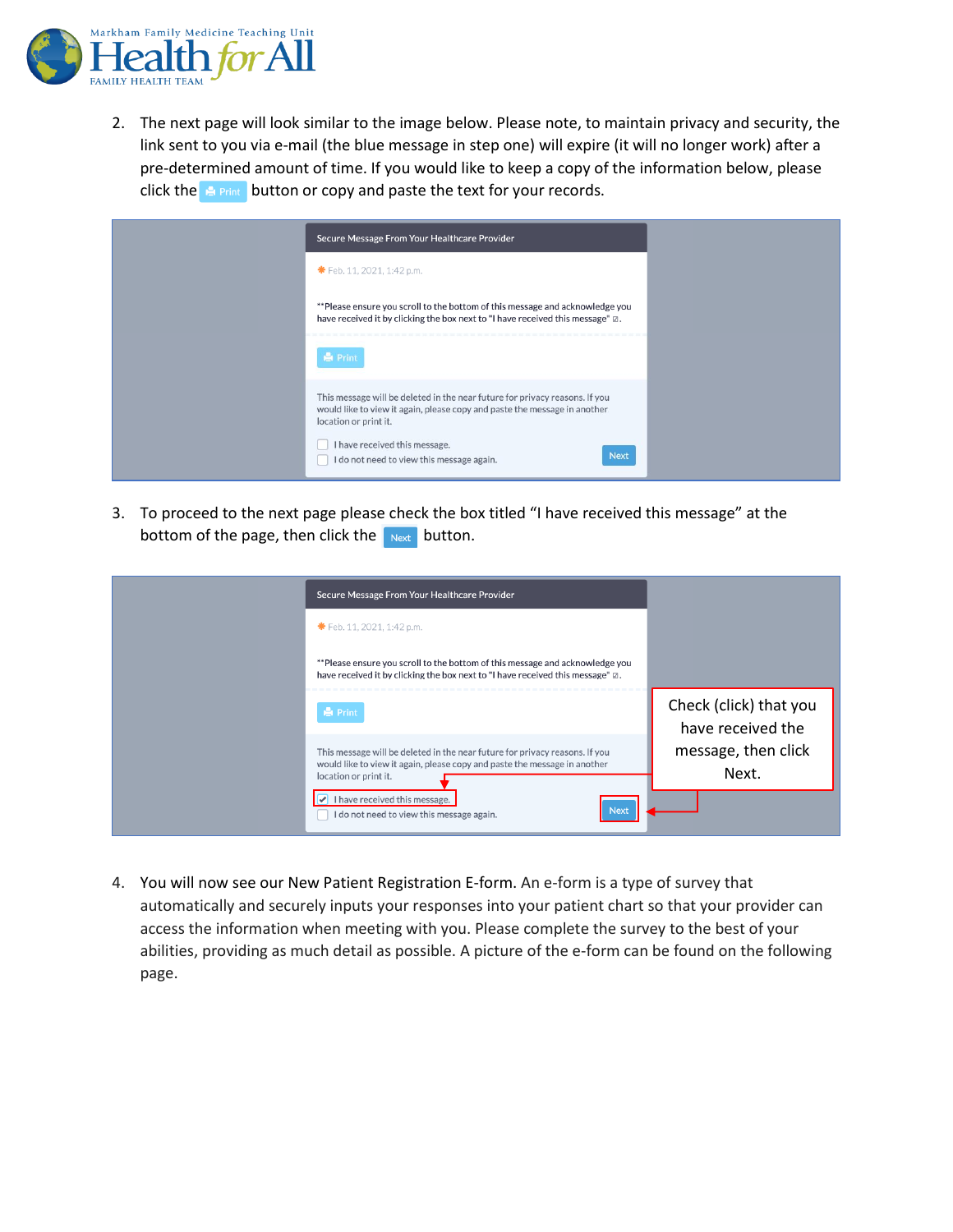

5. In order to input your information, click the corresponding  $\sqrt{ }$  or  $\sqrt{ }$  buttons beside each question, or click the empty box  $( \Box )$  beside a condition to indicate that it applies to you.

| <b>New Patient Registration - HFAFHT</b><br>Thank you for your registering with us. To provide the best possible care,<br>we would like to learn more about your medical history by asking you some<br>questions.             |                                                                                                                                     |
|-------------------------------------------------------------------------------------------------------------------------------------------------------------------------------------------------------------------------------|-------------------------------------------------------------------------------------------------------------------------------------|
| How were you connected to this office?<br>Have you previously had a family physician or primary care<br>No<br>Yes<br>provider?<br><b>Medical History:</b><br>$\Box$ generally healthy; no medical conditions<br>$\Box$ asthma | Click the Yes or No<br>buttons on the right<br>to answer each<br>question, or click a<br>box to check it (if it<br>applies to you). |
| $\Box$ blood clot in the leg or lung<br>$\Box$ cancer<br>$\Box$ diabetes<br>$\Box$ eczema                                                                                                                                     |                                                                                                                                     |

6. Occasionally when you respond to a question, additional questions may appear to provide more detail or context to your response. If a box appears, please type a response into the text box or click the appropriate answer.

| Sometimes a follow-<br>up question may<br>appear due to a<br>selection you make. | <b>New Patient Registration - HFAFHT</b><br>Thank you for your registering with us. To provide the best possible care,<br>we would like to learn more about your medical history by asking you some<br>questions.<br>How were you connected to this office? | For example, because<br>this patient selected<br>"Yes" to having a<br>previous family    |  |
|----------------------------------------------------------------------------------|-------------------------------------------------------------------------------------------------------------------------------------------------------------------------------------------------------------------------------------------------------------|------------------------------------------------------------------------------------------|--|
|                                                                                  | Have you previously had a family physician or primary care<br>No<br><b>T</b> Yes<br>provider?<br>If you recall his/her name and contact information please list it here:<br><b>Medical History:</b>                                                         | physician, a new box<br>appeared asking for<br>the contact details of<br>their provider. |  |
|                                                                                  | $\Box$ generally healthy; no medical conditions<br>$\Box$ asthma                                                                                                                                                                                            |                                                                                          |  |

7. Similarly, some questions may list previous conditions. Please click on a condition to indicate that it applies to the individual, and use the scroll down menu to select the appropriate answer. Buttons that you have not clicked appear light blue, and buttons you have clicked will appear dark blue.

| <b>Family History:</b>                                                                                                                                                                                                                                                                 |                                                                                                        |
|----------------------------------------------------------------------------------------------------------------------------------------------------------------------------------------------------------------------------------------------------------------------------------------|--------------------------------------------------------------------------------------------------------|
| <b>Biological Mother:</b><br>Conditions:<br>heart disease high blood pressure high cholesterol diabetes asthma<br>allergies breast cancer   ovarian cancer   colon cancer   lung cancer  <br>depression other psychiatric history dementia<br>other cancer<br>melanoma<br>hip fracture | Click a condition to<br>indicate it applies.<br>Buttons you have<br>selected will appear<br>dark blue. |
| Status:                                                                                                                                                                                                                                                                                |                                                                                                        |